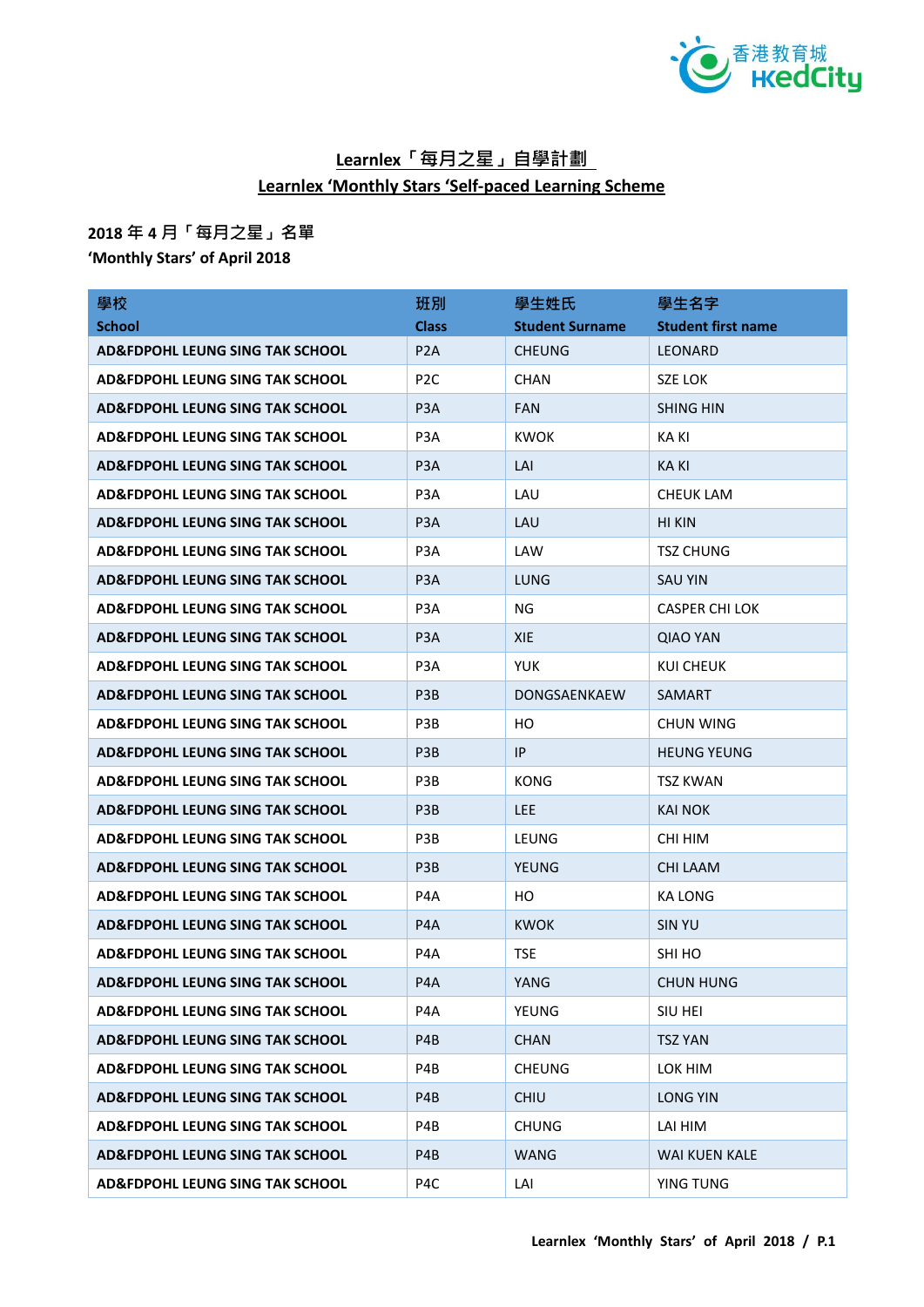

| 學校                                         | 班別               | 學生姓氏                   | 學生名字                      |
|--------------------------------------------|------------------|------------------------|---------------------------|
| <b>School</b>                              | <b>Class</b>     | <b>Student Surname</b> | <b>Student first name</b> |
| AD&FDPOHL LEUNG SING TAK SCHOOL            | <b>P41</b>       | <b>CHAN</b>            | <b>WILSON</b>             |
| AD&FDPOHL LEUNG SING TAK SCHOOL            | P5A              | ARCHANUKULRAT          | <b>JIDAPA</b>             |
| AD&FDPOHL LEUNG SING TAK SCHOOL            | P <sub>5</sub> A | <b>CHENG</b>           | <b>WAN KIU</b>            |
| AD&FDPOHL LEUNG SING TAK SCHOOL            | P <sub>5</sub> A | <b>KWONG</b>           | KIN YI                    |
| AD&FDPOHL LEUNG SING TAK SCHOOL            | P <sub>5</sub> A | <b>LEE</b>             | <b>YU TSAM</b>            |
| <b>AD&amp;FDPOHL LEUNG SING TAK SCHOOL</b> | P <sub>5</sub> A | <b>LEUNG</b>           | <b>CHUN YAN</b>           |
| AD&FDPOHL LEUNG SING TAK SCHOOL            | P <sub>5</sub> A | QIU                    | CHEUK FEI                 |
| AD&FDPOHL LEUNG SING TAK SCHOOL            | P <sub>5</sub> A | <b>WONG</b>            | WAN YIN                   |
| AD&FDPOHL LEUNG SING TAK SCHOOL            | P <sub>5</sub> A | <b>WU</b>              | <b>CHAK SUM</b>           |
| AD&FDPOHL LEUNG SING TAK SCHOOL            | P <sub>5</sub> A | YAM                    | YUEN FONG                 |
| AD&FDPOHL LEUNG SING TAK SCHOOL            | P <sub>5</sub> A | <b>ZHANG</b>           | NGO HIN                   |
| AD&FDPOHL LEUNG SING TAK SCHOOL            | P <sub>5</sub> D | <b>CHAN</b>            | <b>CHEUK CHI CHARESE</b>  |
| AD&FDPOHL LEUNG SING TAK SCHOOL            | P <sub>6</sub> A | <b>LAM</b>             | YING MEI                  |
| AD&FDPOHL LEUNG SING TAK SCHOOL            | P6A              | LAU                    | TIN NAM                   |
| AD&FDPOHL LEUNG SING TAK SCHOOL            | P <sub>6</sub> A | <b>LEE</b>             | WAI HIN                   |
| AD&FDPOHL LEUNG SING TAK SCHOOL            | P <sub>6</sub> A | LEUNG                  | CHING YI                  |
| AD&FDPOHL LEUNG SING TAK SCHOOL            | P <sub>6</sub> A | <b>MAN</b>             | KA YIU                    |
| AD&FDPOHL LEUNG SING TAK SCHOOL            | P6B              | HO                     | <b>CHUN YAT</b>           |
| AD&FDPOHL LEUNG SING TAK SCHOOL            | P <sub>6</sub> C | <b>CHAN</b>            | MAN HO                    |
| <b>BISHOP HALL JUBILEE SCHOOL</b>          | S <sub>1</sub> A | HО                     | <b>CHEUK HIM MARCUS</b>   |
| <b>BISHOP HALL JUBILEE SCHOOL</b>          | S <sub>1</sub> A | <b>NIE</b>             | <b>KWAN YAM</b>           |
| <b>BISHOP HALL JUBILEE SCHOOL</b>          | S <sub>1</sub> A | PANG                   | SHUN LAP                  |
| <b>BISHOP HALL JUBILEE SCHOOL</b>          | S1B              | <b>CHEUNG</b>          | <b>MEDISON</b>            |
| <b>BISHOP HALL JUBILEE SCHOOL</b>          | S <sub>1</sub> B | <b>CHU</b>             | ALLISON NGA MAN           |
| BISHOP HALL JUBILEE SCHOOL                 | S1B              | <b>KWOK</b>            | HIN TING MAVIS            |
| <b>BISHOP HALL JUBILEE SCHOOL</b>          | S <sub>1</sub> B | <b>LEE</b>             | <b>CHUN FAI</b>           |
| <b>BISHOP HALL JUBILEE SCHOOL</b>          | S1B              | <b>NGAI</b>            | <b>WAN SHAN</b>           |
| <b>BISHOP HALL JUBILEE SCHOOL</b>          | S <sub>1</sub> B | TO                     | <b>KA CHUN</b>            |
| <b>BISHOP HALL JUBILEE SCHOOL</b>          | S1B              | WU                     | <b>HOI CHEUNG</b>         |
| <b>BISHOP HALL JUBILEE SCHOOL</b>          | S <sub>1</sub> B | YIP                    | KA HO                     |
| <b>BISHOP HALL JUBILEE SCHOOL</b>          | S <sub>1</sub> C | HO.                    | KAM KWAN                  |
| <b>BISHOP HALL JUBILEE SCHOOL</b>          | S <sub>1</sub> C | LAI                    | <b>PUI YI</b>             |
| <b>BISHOP HALL JUBILEE SCHOOL</b>          | S <sub>1</sub> C | <b>LAM</b>             | <b>CHIN PANG</b>          |
| <b>BISHOP HALL JUBILEE SCHOOL</b>          | S <sub>1</sub> C | LAU                    | <b>MAN HONG</b>           |
| <b>BISHOP HALL JUBILEE SCHOOL</b>          | S <sub>1</sub> C | <b>TSUI</b>            | <b>SIU CHEUNG SAMUEL</b>  |
| <b>BISHOP HALL JUBILEE SCHOOL</b>          | S <sub>1</sub> C | YAO                    | <b>BIXIAN</b>             |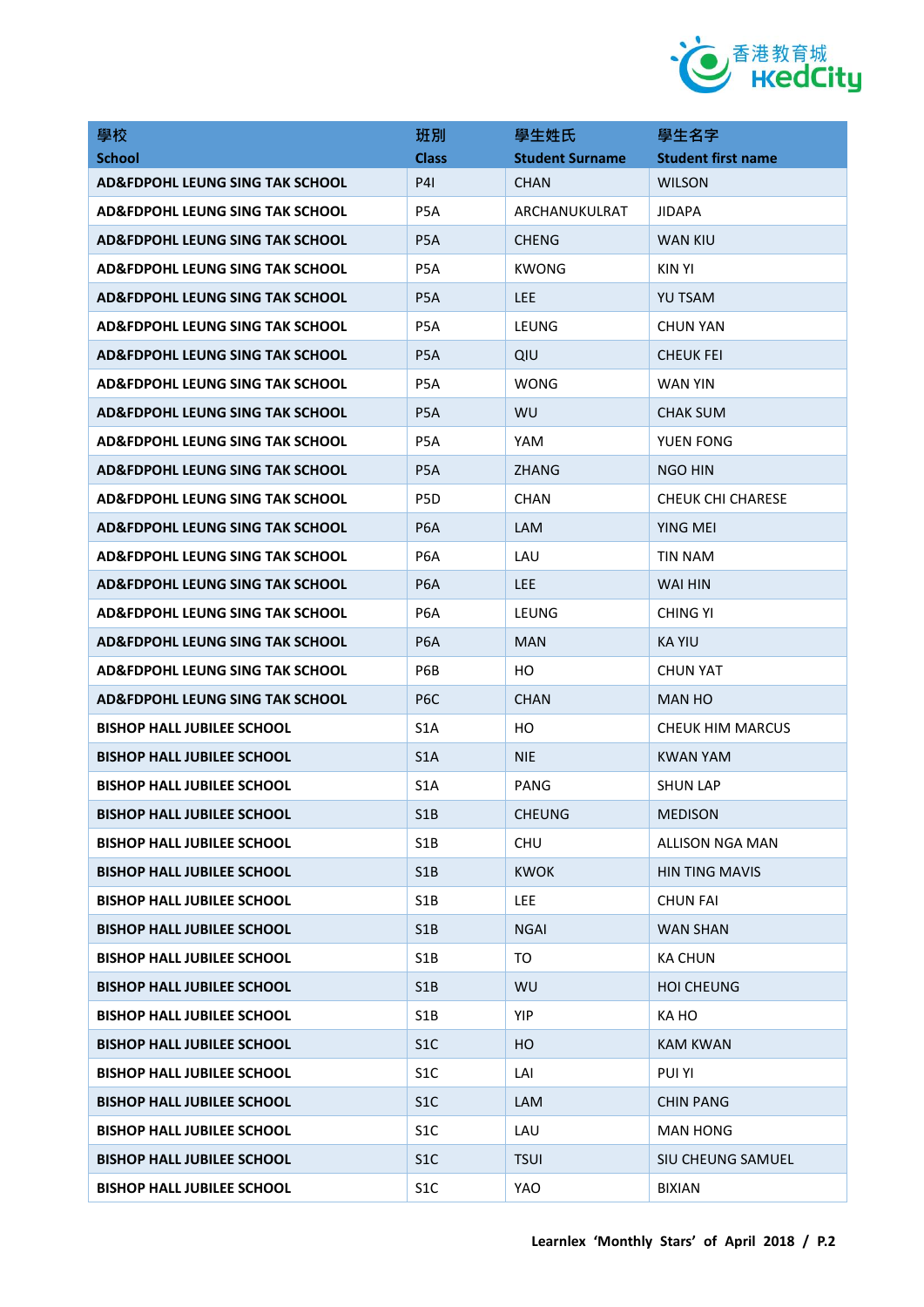

| 學校                                 | 班別               | 學生姓氏                   | 學生名字                      |
|------------------------------------|------------------|------------------------|---------------------------|
| <b>School</b>                      | <b>Class</b>     | <b>Student Surname</b> | <b>Student first name</b> |
| <b>BISHOP HALL JUBILEE SCHOOL</b>  | S <sub>1</sub> C | <b>YEUNG</b>           | <b>TIN LONG ROYCE</b>     |
| <b>BISHOP HALL JUBILEE SCHOOL</b>  | S <sub>1</sub> C | ZHENG                  | <b>JIAPENG</b>            |
| <b>BISHOP HALL JUBILEE SCHOOL</b>  | S <sub>1</sub> C | ZHU                    | KU SZE KI                 |
| <b>BISHOP HALL JUBILEE SCHOOL</b>  | S <sub>1</sub> D | <b>CHEN</b>            | <b>LOK HIN</b>            |
| <b>BISHOP HALL JUBILEE SCHOOL</b>  | S <sub>1</sub> D | $\sqcup$               | YIK CHUN EDGAR            |
| <b>BISHOP HALL JUBILEE SCHOOL</b>  | S <sub>1</sub> D | <b>PUN</b>             | CHING YIU                 |
| <b>BISHOP HALL JUBILEE SCHOOL</b>  | S <sub>1</sub> E | FUNG                   | <b>CHUN HEI</b>           |
| <b>BISHOP HALL JUBILEE SCHOOL</b>  | S <sub>1</sub> E | KONG                   | TSZ KIU TAMMY             |
| <b>BISHOP HALL JUBILEE SCHOOL</b>  | S <sub>1</sub> E | LAI                    | <b>TSZ CHIN</b>           |
| <b>BISHOP HALL JUBILEE SCHOOL</b>  | S <sub>1</sub> E | LEE.                   | <b>MAN LIK</b>            |
| <b>BISHOP HALL JUBILEE SCHOOL</b>  | S <sub>1</sub> E | LI                     | <b>HANG DICK</b>          |
| <b>BISHOP HALL JUBILEE SCHOOL</b>  | S <sub>1E</sub>  | LI.                    | <b>JIAWEN</b>             |
| <b>BISHOP HALL JUBILEE SCHOOL</b>  | S <sub>1</sub> E | YU                     | <b>CHEUNG CHING</b>       |
| <b>CCC HEEP WOH PRIMARY SCHOOL</b> | P <sub>2</sub> G | <b>YIM</b>             | <b>HO SING</b>            |
| <b>CCC HEEP WOH PRIMARY SCHOOL</b> | P2I              | $\mathsf{L}$           | <b>HEI LAM</b>            |
| <b>CCC HEEP WOH PRIMARY SCHOOL</b> | <b>P21</b>       | LIN                    | <b>TSZ WAI</b>            |
| <b>CCC HEEP WOH PRIMARY SCHOOL</b> | P2I              | <b>WONG</b>            | TO HO                     |
| <b>CCC HEEP WOH PRIMARY SCHOOL</b> | P3G              | HUI                    | YIK HEI                   |
| <b>CCC HEEP WOH PRIMARY SCHOOL</b> | P <sub>3</sub> G | <b>SIN</b>             | <b>CHEUK MAN</b>          |
| <b>CCC HEEP WOH PRIMARY SCHOOL</b> | P3G              | WONG                   | <b>HOI TUNG</b>           |
| <b>CCC HEEP WOH PRIMARY SCHOOL</b> | <b>P31</b>       | <b>LIANG</b>           | <b>KAIP</b>               |
| <b>CCC HEEP WOH PRIMARY SCHOOL</b> | P3T              | LI.                    | TSZ NGO                   |
| CCC HEEP WOH PRIMARY SCHOOL        | P3W              | YIU                    | <b>KAM LING</b>           |
| <b>CCC HEEP WOH PRIMARY SCHOOL</b> | P4S              | HO                     | <b>SHING YUI</b>          |
| <b>CCC HEEP WOH PRIMARY SCHOOL</b> | P4S              | <b>NG</b>              | <b>JOEY</b>               |
| <b>CCC HEEP WOH PRIMARY SCHOOL</b> | P5L              | <b>CHAN</b>            | <b>WAI CHING</b>          |
| <b>CCC HEEP WOH PRIMARY SCHOOL</b> | P5L              | <b>CHAN</b>            | <b>YIK FEI</b>            |
| <b>CCC HEEP WOH PRIMARY SCHOOL</b> | P <sub>5</sub> S | <b>CHAN</b>            | <b>MAVIS</b>              |
| <b>CCC HEEP WOH PRIMARY SCHOOL</b> | P <sub>5</sub> S | <b>CHENG</b>           | <b>CHUN MAN</b>           |
| <b>CCC HEEP WOH PRIMARY SCHOOL</b> | P <sub>5</sub> S | LAU                    | <b>SHUK WAN</b>           |
| <b>CCC HEEP WOH PRIMARY SCHOOL</b> | P <sub>5</sub> S | LEI                    | YUI                       |
| <b>CCC HEEP WOH PRIMARY SCHOOL</b> | P <sub>5</sub> S | <b>PUN</b>             | KA CHING CHLOE            |
| <b>CCC HEEP WOH PRIMARY SCHOOL</b> | P <sub>5</sub> S | <b>SHUM</b>            | <b>HOI CHING KATIE</b>    |
| <b>CCC HEEP WOH PRIMARY SCHOOL</b> | P <sub>5</sub> S | <b>WONG</b>            | CHUN FOO IDDO             |
| <b>CCC HEEP WOH PRIMARY SCHOOL</b> | P <sub>5</sub> S | <b>YEUNG</b>           | YAT BRENDON               |
| <b>CCC HEEP WOH PRIMARY SCHOOL</b> | P6L              | LO                     | <b>CHOR KIU</b>           |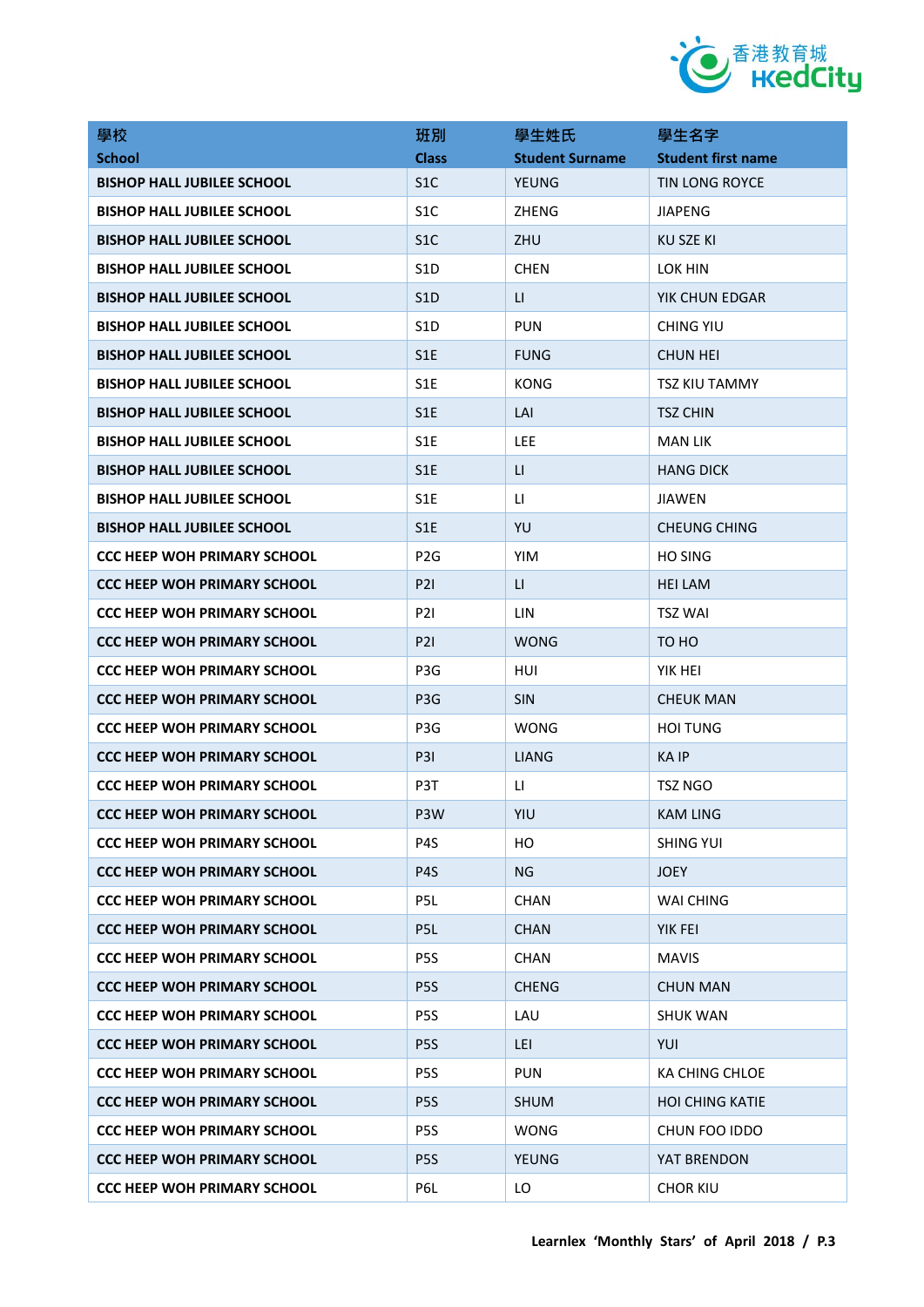

| 學校                                                  | 班別               | 學生姓氏                   | 學生名字                      |
|-----------------------------------------------------|------------------|------------------------|---------------------------|
| <b>School</b>                                       | <b>Class</b>     | <b>Student Surname</b> | <b>Student first name</b> |
| <b>CCC HEEP WOH PRIMARY SCHOOL</b>                  | P6T              | MA                     | <b>MING HEI</b>           |
| <b>CCC TAI O PRIMARY SCHOOL</b>                     | P <sub>3</sub> A | <b>CHAN</b>            | TSZ YU                    |
| <b>CHR &amp; MISSIONARY ALLIANCE SUN KEI PRI SC</b> | P <sub>1</sub> D | <b>CHAN</b>            | HO HIN                    |
| CHR & MISSIONARY ALLIANCE SUN KEI PRI SC            | P <sub>5</sub> D | <b>FUNG</b>            | HO YIN                    |
| <b>CONSERVATIVE BAPT LUI MING CHOI PRI SCH</b>      | P <sub>3F</sub>  | LEUNG                  | PAK HO                    |
| <b>CONSERVATIVE BAPT LUI MING CHOI PRI SCH</b>      | P <sub>3F</sub>  | LI.                    | WING HEI                  |
| <b>CONSERVATIVE BAPT LUI MING CHOI PRI SCH</b>      | P <sub>3F</sub>  | <b>LING</b>            | <b>HIU TAN</b>            |
| <b>CONSERVATIVE BAPT LUI MING CHOI PRI SCH</b>      | P <sub>3F</sub>  | SIU                    | KA LAI                    |
| <b>CONSERVATIVE BAPT LUI MING CHOI PRI SCH</b>      | P <sub>3H</sub>  | <b>HUANG</b>           | <b>XIAOYING</b>           |
| <b>CONSERVATIVE BAPT LUI MING CHOI PRI SCH</b>      | P <sub>3</sub> H | SITU                   | WING SHUN                 |
| <b>CONSERVATIVE BAPT LUI MING CHOI PRI SCH</b>      | P <sub>3</sub> L | YU                     | YAN SUM                   |
| <b>CONSERVATIVE BAPT LUI MING CHOI PRI SCH</b>      | P <sub>3</sub> T | <b>WONG</b>            | MING WAH                  |
| CONSERVATIVE BAPT LUI MING CHOI PRI SCH             | P <sub>4F</sub>  | <b>CHEN</b>            | LOK YI                    |
| <b>CONSERVATIVE BAPT LUI MING CHOI PRI SCH</b>      | P4F              | <b>FANG</b>            | YI KONG                   |
| <b>CONSERVATIVE BAPT LUI MING CHOI PRI SCH</b>      | P4H              | <b>CHAN</b>            | HO YI                     |
| <b>CONSERVATIVE BAPT LUI MING CHOI PRI SCH</b>      | P4H              | <b>CHEN</b>            | <b>HO WANG</b>            |
| CONSERVATIVE BAPT LUI MING CHOI PRI SCH             | P4H              | <b>HUANG</b>           | <b>CHI KI LONG</b>        |
| <b>CONSERVATIVE BAPT LUI MING CHOI PRI SCH</b>      | P4H              | WU                     | <b>HO CHING JEFFREY</b>   |
| <b>CONSERVATIVE BAPT LUI MING CHOI PRI SCH</b>      | P <sub>4</sub> L | LOH                    | <b>HUI YEE</b>            |
| <b>CONSERVATIVE BAPT LUI MING CHOI PRI SCH</b>      | P4S              | <b>SIN</b>             | WAI KIU DONNA             |
| <b>CONSERVATIVE BAPT LUI MING CHOI PRI SCH</b>      | P <sub>5F</sub>  | <b>LAM</b>             | <b>KIT NAM</b>            |
| <b>CONSERVATIVE BAPT LUI MING CHOI PRI SCH</b>      | P <sub>5F</sub>  | <b>ZHANG</b>           | PUI YAN                   |
| <b>CONSERVATIVE BAPT LUI MING CHOI PRI SCH</b>      | P <sub>5L</sub>  | <b>CHENG</b>           | <b>KWAN LAI</b>           |
| <b>CONSERVATIVE BAPT LUI MING CHOI PRI SCH</b>      | P5L              | LO                     | <b>HOI YAN</b>            |
| <b>CONSERVATIVE BAPT LUI MING CHOI PRI SCH</b>      | P <sub>5</sub> L | <b>OR</b>              | <b>YUEN TING</b>          |
| <b>CONSERVATIVE BAPT LUI MING CHOI PRI SCH</b>      | P5L              | SIU                    | YIK CHEUNG                |
| <b>CONSERVATIVE BAPT LUI MING CHOI PRI SCH</b>      | P <sub>5</sub> S | <b>YEUNG</b>           | <b>TSOI YI</b>            |
| <b>CONSERVATIVE BAPT LUI MING CHOI PRI SCH</b>      | P6H              | ZHU                    | <b>KIT LAP</b>            |
| <b>CONSERVATIVE BAPT LUI MING CHOI PRI SCH</b>      | P6L              | QIU                    | <b>KAI YUEN</b>           |
| <b>FUNG KAI INNOVATIVE SCHOOL</b>                   | P <sub>6</sub> D | ZHU                    | <b>YING TING</b>          |
| <b>GOOD HOPE SCHOOL</b>                             | S <sub>1</sub> A | <b>CHAN</b>            | <b>HEI WUN</b>            |
| <b>GOOD HOPE SCHOOL</b>                             | S <sub>1</sub> A | <b>CHAN</b>            | <b>HOI CHING</b>          |
| <b>GOOD HOPE SCHOOL</b>                             | S <sub>1</sub> A | <b>CHAN</b>            | <b>SZE WING</b>           |
| <b>GOOD HOPE SCHOOL</b>                             | S <sub>1</sub> A | <b>CHENG</b>           | <b>CHING TUNG RACHEL</b>  |
| <b>GOOD HOPE SCHOOL</b>                             | S <sub>1</sub> A | <b>CHEUNG</b>          | <b>NGA MAN</b>            |
| <b>GOOD HOPE SCHOOL</b>                             | S <sub>1</sub> A | CHU                    | YUEN KIU TIBBIE           |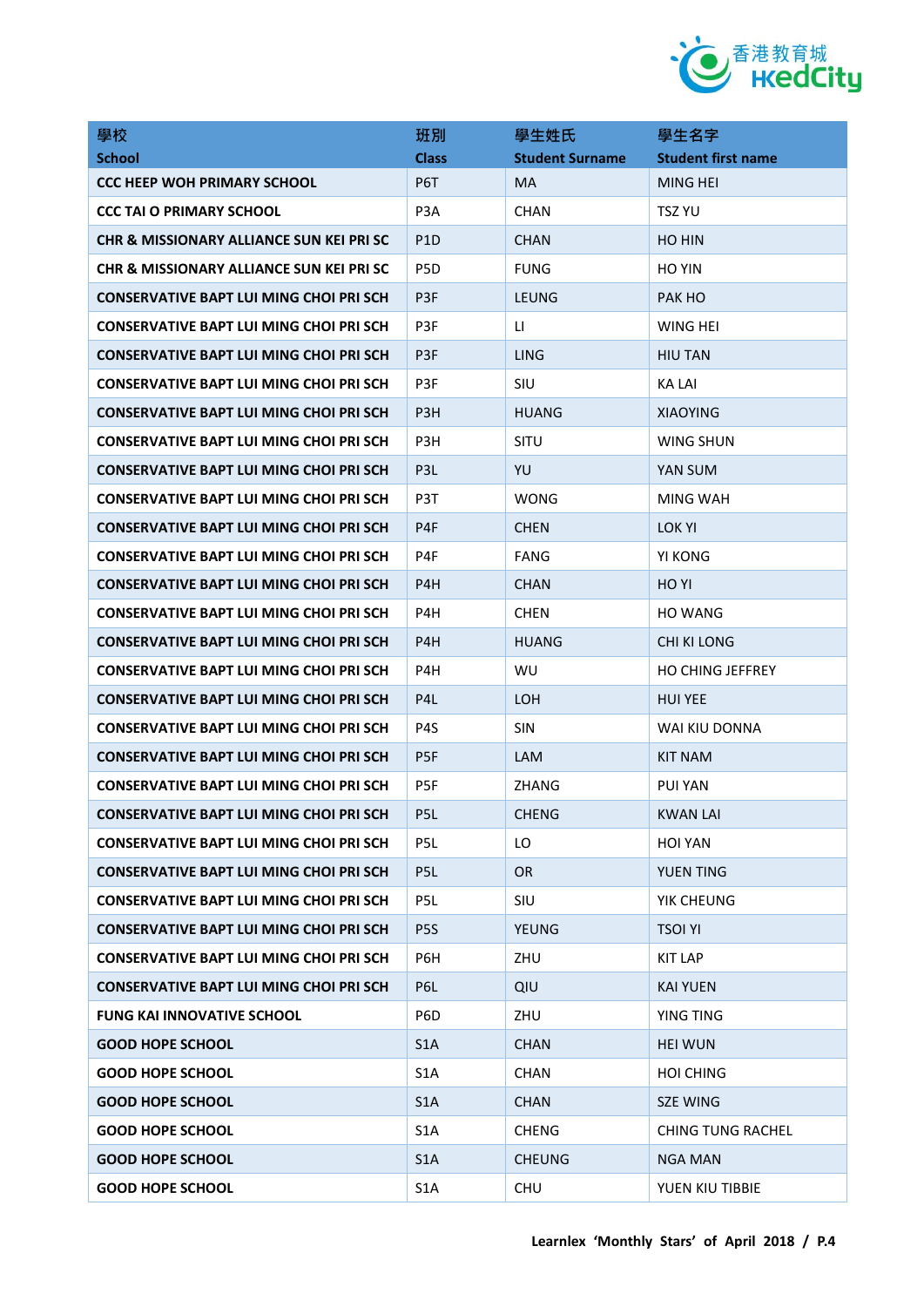

| 學校                      | 班別               | 學生姓氏                   | 學生名字                      |
|-------------------------|------------------|------------------------|---------------------------|
| <b>School</b>           | <b>Class</b>     | <b>Student Surname</b> | <b>Student first name</b> |
| <b>GOOD HOPE SCHOOL</b> | S <sub>1</sub> A | HO                     | <b>JEANIE CHI YAN</b>     |
| <b>GOOD HOPE SCHOOL</b> | S <sub>1</sub> A | <b>KWOK</b>            | <b>TSZ YING</b>           |
| <b>GOOD HOPE SCHOOL</b> | S <sub>1</sub> A | LAM                    | WAI HEI ZELENE            |
| <b>GOOD HOPE SCHOOL</b> | S <sub>1</sub> A | <b>LEE</b>             | <b>NOELLA</b>             |
| <b>GOOD HOPE SCHOOL</b> | S <sub>1</sub> A | <b>MO</b>              | YUNG CHEE CHING JOCELYN   |
| <b>GOOD HOPE SCHOOL</b> | S <sub>1</sub> A | NG.                    | <b>MAN FUNG</b>           |
| <b>GOOD HOPE SCHOOL</b> | S <sub>1</sub> A | <b>SUAIBU</b>          | NOOHU MUTHU ASIYA         |
|                         |                  |                        | <b>MABROOKA</b>           |
| <b>GOOD HOPE SCHOOL</b> | S <sub>1</sub> A | WOO                    | HIU YAN                   |
| <b>GOOD HOPE SCHOOL</b> | S <sub>1</sub> A | <b>YEUNG</b>           | YING KI                   |
| <b>GOOD HOPE SCHOOL</b> | S <sub>1</sub> B | <b>CHAN</b>            | MAN HEI                   |
| <b>GOOD HOPE SCHOOL</b> | S1B              | <b>CHEN</b>            | WAI YAN GRACE             |
| <b>GOOD HOPE SCHOOL</b> | S <sub>1</sub> B | <b>CHENG</b>           | <b>HOI LING</b>           |
| <b>GOOD HOPE SCHOOL</b> | S1B              | IP                     | <b>TAK SAU</b>            |
| <b>GOOD HOPE SCHOOL</b> | S <sub>1</sub> B | КO                     | HIU YAN                   |
| <b>GOOD HOPE SCHOOL</b> | S1B              | LAU                    | YI KIU CANDICE            |
| <b>GOOD HOPE SCHOOL</b> | S1B              | <b>LEE</b>             | CHING MAN                 |
| <b>GOOD HOPE SCHOOL</b> | S1B              | <b>LEE</b>             | PING YI GRACE             |
| <b>GOOD HOPE SCHOOL</b> | S <sub>1</sub> B | LEUNG                  | <b>CHING SHAN JESSIE</b>  |
| <b>GOOD HOPE SCHOOL</b> | S1B              | <b>LEUNG</b>           | <b>NGA WING</b>           |
| <b>GOOD HOPE SCHOOL</b> | S <sub>1</sub> B | LO                     | YEE NING                  |
| <b>GOOD HOPE SCHOOL</b> | S1B              | <b>NG</b>              | <b>TING YU</b>            |
| <b>GOOD HOPE SCHOOL</b> | S <sub>1</sub> B | SUN                    | <b>KA YING</b>            |
| <b>GOOD HOPE SCHOOL</b> | S1B              | <b>WAN</b>             | <b>KATSUN</b>             |
| <b>GOOD HOPE SCHOOL</b> | S1B              | <b>WONG</b>            | <b>CHONG KI</b>           |
| <b>GOOD HOPE SCHOOL</b> | S1B              | <b>YEUNG</b>           | <b>TSZ KIU</b>            |
| <b>GOOD HOPE SCHOOL</b> | S <sub>1</sub> C | <b>HUNG</b>            | <b>FU KEI</b>             |
| <b>GOOD HOPE SCHOOL</b> | S1C              | LAU                    | <b>TSOI LAM</b>           |
| <b>GOOD HOPE SCHOOL</b> | S <sub>1</sub> C | LI.                    | <b>PAIGE CHI TUNG</b>     |
| <b>GOOD HOPE SCHOOL</b> | S1C              | <b>YEUNG</b>           | <b>TSZ KIU</b>            |
| <b>GOOD HOPE SCHOOL</b> | S <sub>1</sub> D | <b>CHAN</b>            | <b>HIU TUNG</b>           |
| <b>GOOD HOPE SCHOOL</b> | S <sub>1</sub> D | <b>FUNG</b>            | <b>WING TUNG</b>          |
| <b>GOOD HOPE SCHOOL</b> | S <sub>1</sub> D | <b>KWAN</b>            | <b>SHINY PHOEBE</b>       |
| <b>GOOD HOPE SCHOOL</b> | S1D              | <b>KWAN</b>            | YUET YIN NIKI             |
| <b>GOOD HOPE SCHOOL</b> | S <sub>1</sub> D | LAM                    | <b>CHI YIN</b>            |
| <b>GOOD HOPE SCHOOL</b> | S1D              | LEE                    | <b>ISABEL CHEUK YAN</b>   |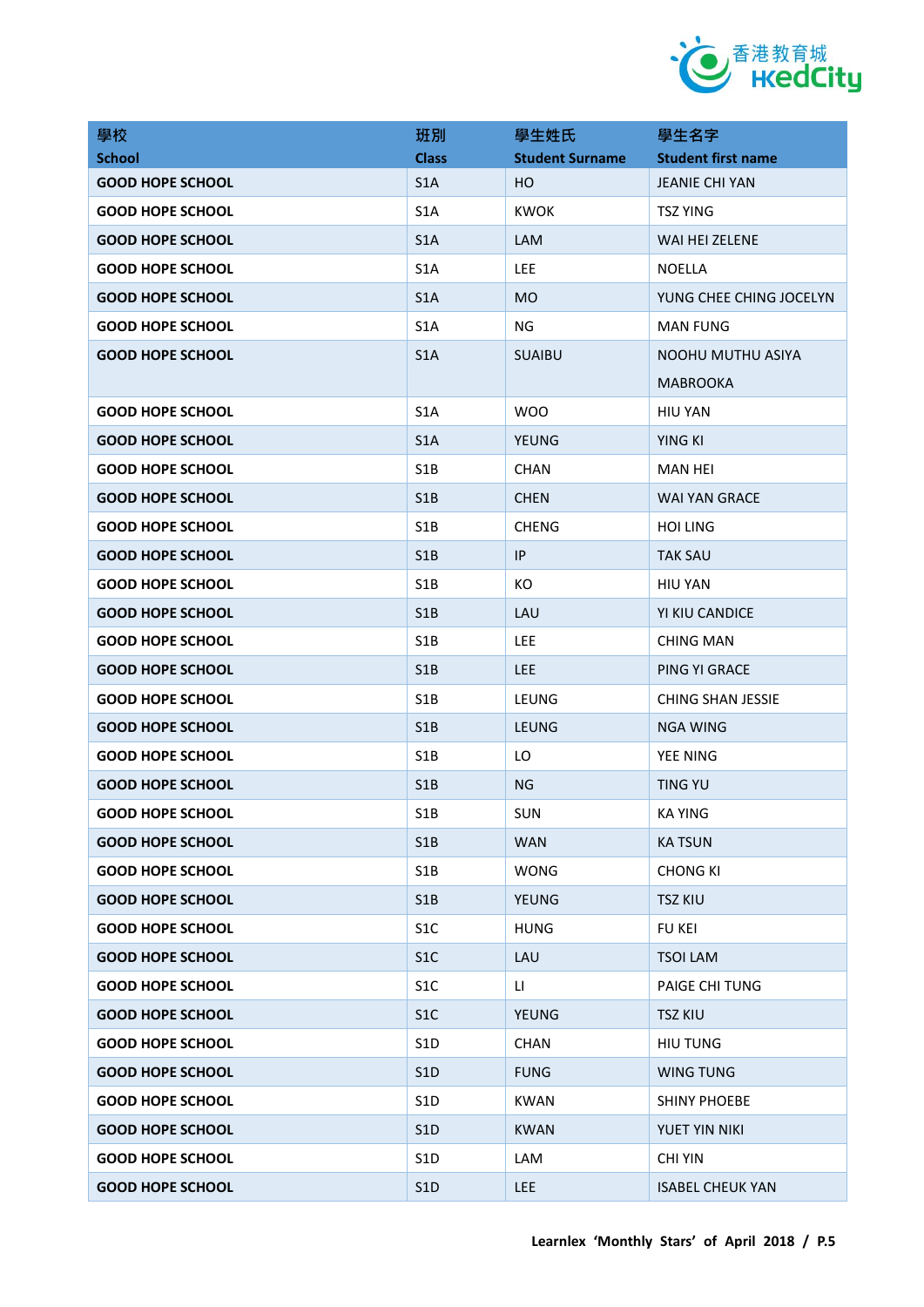

| 學校                                  | 班別               | 學生姓氏                   | 學生名字                      |
|-------------------------------------|------------------|------------------------|---------------------------|
| <b>School</b>                       | <b>Class</b>     | <b>Student Surname</b> | <b>Student first name</b> |
| <b>GOOD HOPE SCHOOL</b>             | S <sub>1</sub> D | <b>LEE</b>             | YUI TUNG                  |
| <b>GOOD HOPE SCHOOL</b>             | S <sub>1</sub> D | <b>LEUNG</b>           | <b>KA YAN CHARLIZE</b>    |
| <b>GOOD HOPE SCHOOL</b>             | S <sub>1</sub> D | LEUNG                  | YU KWAN                   |
| <b>GOOD HOPE SCHOOL</b>             | S <sub>1</sub> D | LI.                    | <b>YUET YI</b>            |
| <b>GOOD HOPE SCHOOL</b>             | S <sub>1</sub> D | TANG                   | <b>HOI LUN GRACE</b>      |
| <b>GOOD HOPE SCHOOL</b>             | S <sub>1</sub> D | <b>TSE</b>             | YAN YING                  |
| <b>GOOD HOPE SCHOOL</b>             | S <sub>1</sub> E | <b>CHI</b>             | YU CHING VALERIE          |
| <b>GOOD HOPE SCHOOL</b>             | S <sub>1</sub> E | <b>CHICK</b>           | <b>CHLOE</b>              |
| <b>GOOD HOPE SCHOOL</b>             | S <sub>1</sub> E | <b>KUNG</b>            | <b>TSZ SHAN KELLY</b>     |
| <b>GOOD HOPE SCHOOL</b>             | S <sub>1</sub> E | <b>LEUNG</b>           | LI KI NICOLE              |
| <b>GOOD HOPE SCHOOL</b>             | S <sub>1</sub> E | LEUNG                  | <b>TSZ LING</b>           |
| <b>GOOD HOPE SCHOOL</b>             | S <sub>1</sub> E | LI.                    | YI CHING                  |
| <b>GOOD HOPE SCHOOL</b>             | S <sub>1</sub> E | PANG                   | <b>CHEUK YIN</b>          |
| <b>GOOD HOPE SCHOOL</b>             | S <sub>1</sub> E | YAM                    | <b>CHRISTIE ANGEL</b>     |
| <b>GOOD HOPE SCHOOL</b>             | S1F              | <b>CHAN</b>            | <b>CHEUK YING</b>         |
| <b>GOOD HOPE SCHOOL</b>             | S <sub>1</sub> F | <b>CHEUNG</b>          | YAN KIU                   |
| <b>GOOD HOPE SCHOOL</b>             | S <sub>1F</sub>  | <b>FUNG</b>            | PIK SHA                   |
| <b>GOOD HOPE SCHOOL</b>             | S1F              | LEUNG                  | <b>TSZ HEI JANICE</b>     |
| <b>GOOD HOPE SCHOOL</b>             | S <sub>1</sub> F | <b>WAN</b>             | CHE CHING CHLOE           |
| <b>GOOD HOPE SCHOOL</b>             | S <sub>1</sub> F | <b>YUE</b>             | CHRISTINE CHEUK HEI       |
| <b>GOOD HOPE SCHOOL</b>             | S <sub>2</sub> B | LIEW                   | <b>JIA WEN</b>            |
| <b>GOOD HOPE SCHOOL</b>             | S <sub>2</sub> B | YU                     | <b>PUI HANG</b>           |
| <b>GOOD HOPE SCHOOL</b>             | S <sub>2</sub> D | CHOW                   | ZI QI SARAH               |
| <b>GOOD HOPE SCHOOL</b>             | S <sub>2F</sub>  | <b>MUI</b>             | <b>NOK CHING</b>          |
| HK INST OF EDU JOCKEY CLUB PRI SCH  | P <sub>5</sub> A | Lam                    | Ka Hing                   |
| HKTA THE YUEN YUEN INT NO.1 SEC SCH | S1D              | <b>WONG</b>            | <b>TUNG YEE</b>           |
| <b>KAU YAN SCHOOL(WHOLE DAY)</b>    | 1F               | Yip                    | Ling Wai Simone           |
| <b>KAU YAN SCHOOL(WHOLE DAY)</b>    | 2L               | Chow                   | Pak Hei Jaden             |
| <b>KAU YAN SCHOOL(WHOLE DAY)</b>    | 3F               | Leung                  | Ching Sum Maegan          |
| <b>KAU YAN SCHOOL(WHOLE DAY)</b>    | 3H               | Zhang                  | Xu Yu Cynthia             |
| KAU YAN SCHOOL(WHOLE DAY)           | 4F               | Lam                    | Jonathan                  |
| <b>KAU YAN SCHOOL(WHOLE DAY)</b>    | 4F               | Leung                  | <b>Cheuk Ming</b>         |
| <b>KAU YAN SCHOOL(WHOLE DAY)</b>    | 4F               | Leung                  | Tou                       |
| KAU YAN SCHOOL(WHOLE DAY)           | 4F               | Tang                   | Yin Jit                   |
| <b>KAU YAN SCHOOL(WHOLE DAY)</b>    | 4F               | Tsim                   | <b>Gwen Kiu Marcus</b>    |
| KAU YAN SCHOOL(WHOLE DAY)           | 4L               | Chan                   | Lik Hang                  |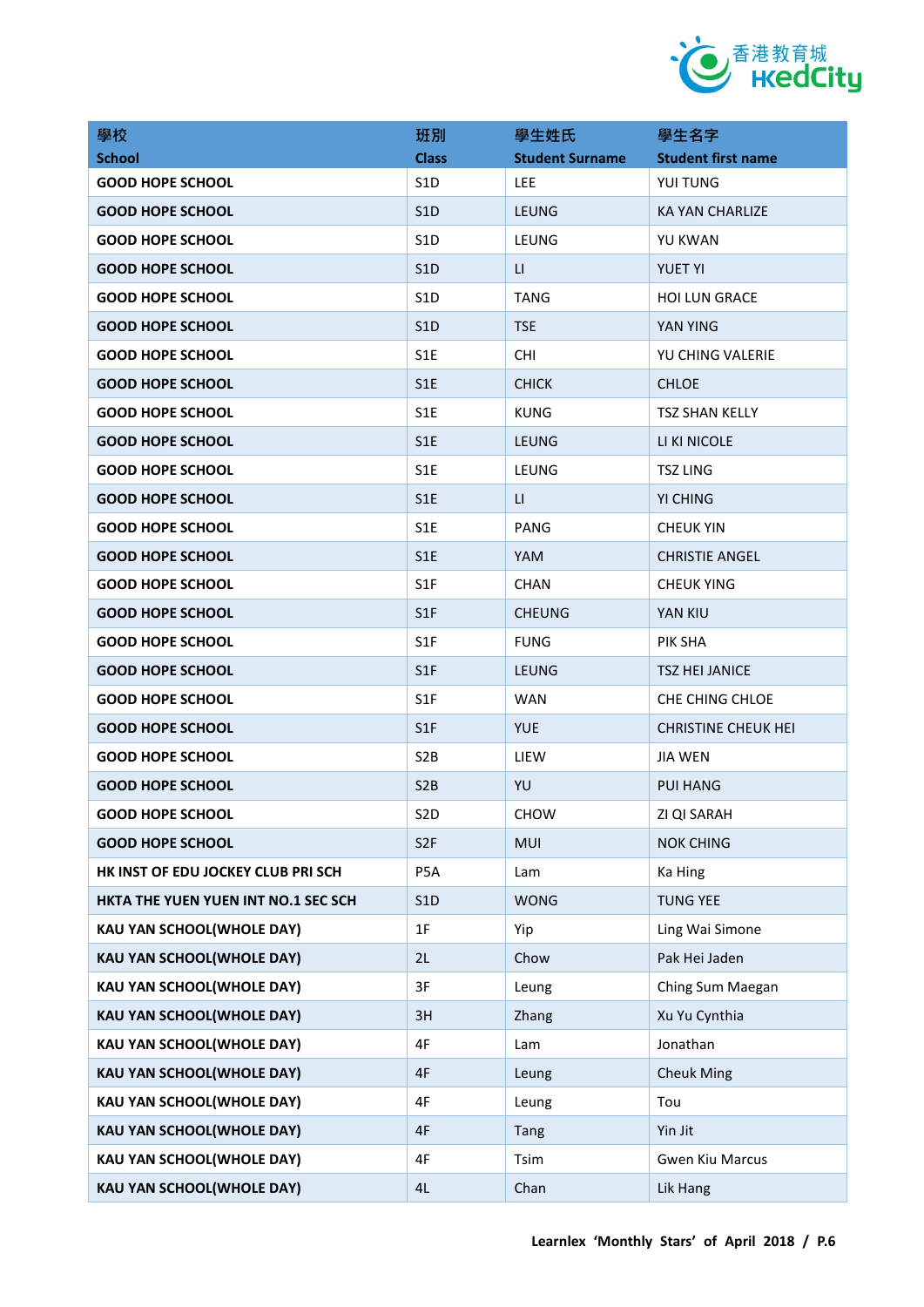

| 學校                                  | 班別               | 學生姓氏                     | 學生名字                      |
|-------------------------------------|------------------|--------------------------|---------------------------|
| <b>School</b>                       | <b>Class</b>     | <b>Student Surname</b>   | <b>Student first name</b> |
| <b>KAU YAN SCHOOL(WHOLE DAY)</b>    | 4L               | Chiu                     | Kung Ho                   |
| <b>KAU YAN SCHOOL(WHOLE DAY)</b>    | 4L               | Li                       | Chin Wang                 |
| <b>KAU YAN SCHOOL(WHOLE DAY)</b>    | 4L               | Liu                      | Hoi Lam                   |
| <b>KAU YAN SCHOOL(WHOLE DAY)</b>    | 5F               | <b>Star Allies</b>       | Kirby                     |
| <b>KAU YAN SCHOOL(WHOLE DAY)</b>    | 5F               | <b>Student Number 22</b> |                           |
| <b>KAU YAN SCHOOL(WHOLE DAY)</b>    | 5F               | YIP                      | <b>RON</b>                |
| <b>KAU YAN SCHOOL(WHOLE DAY)</b>    | 5H               | <b>CHUNG</b>             | <b>CHEUK LING AGNES</b>   |
| <b>KAU YAN SCHOOL(WHOLE DAY)</b>    | 5H               | <b>YUE Emily</b>         | <b>YUET</b>               |
| <b>KAU YAN SCHOOL(WHOLE DAY)</b>    | 5H               | 李                        | Doraemon                  |
| <b>KAU YAN SCHOOL(WHOLE DAY)</b>    | 5L               | <b>LEUNG</b>             | <b>TSZ HIM SAMUEL</b>     |
| <b>KAU YAN SCHOOL(WHOLE DAY)</b>    | 6F               | Leung                    | Yuet                      |
| <b>KAU YAN SCHOOL(WHOLE DAY)</b>    | 6F               | Mak                      | Yuen Yau                  |
| <b>KAU YAN SCHOOL(WHOLE DAY)</b>    | 6F               | <b>Tse</b>               | Hui Yiu                   |
| <b>KAU YAN SCHOOL(WHOLE DAY)</b>    | 6H               | Fung                     | Ho Lai                    |
| <b>KAU YAN SCHOOL(WHOLE DAY)</b>    | 6H               | Ngan                     | Ching Yan                 |
| <b>KAU YAN SCHOOL(WHOLE DAY)</b>    | 6H               | Po                       | Long Ching Megan          |
| <b>KAU YAN SCHOOL(WHOLE DAY)</b>    | 6H               | Wong                     | Rui Li Matthew            |
| <b>KAU YAN SCHOOL(WHOLE DAY)</b>    | 6H               | Yiu                      | Man Hui                   |
| <b>KAU YAN SCHOOL(WHOLE DAY)</b>    | 6L               | Lam                      | Yat Yee                   |
| <b>KAU YAN SCHOOL(WHOLE DAY)</b>    | 6L               | Lau                      | Chi Shan                  |
| <b>KAU YAN SCHOOL(WHOLE DAY)</b>    | 6L               | Lee                      | Caleb Tsz Him             |
| LKWFS LAU TAK YUNG MEMORIAL PRI SCH | P <sub>3</sub> A | YANG                     | <b>ANXIN ANGEL</b>        |
| LOK SIN TONG LEUNG KAU KUI PRI SCH  | P <sub>6</sub> A | IP                       | <b>NGA WAN</b>            |
| LOK SIN TONG LEUNG KAU KUI PRI SCH  | P <sub>6</sub> A | LI.                      | <b>MEI KI</b>             |
| LOK SIN TONG LEUNG KAU KUI PRI SCH  | P <sub>6</sub> A | LI.                      | <b>MEI LING</b>           |
| LOK SIN TONG LEUNG KAU KUI PRI SCH  | P <sub>6</sub> A | LIU                      | <b>TSAN SUM</b>           |
| LOK SIN TONG LEUNG KAU KUI PRI SCH  | P6A              | ΝG                       | YAT SEN                   |
| LOK SIN TONG LEUNG KAU KUI PRI SCH  | P6B              | LIU                      | <b>YING YU</b>            |
| <b>MENG TAK CATHOLIC SCHOOL</b>     | P <sub>2</sub> A | <b>WOO</b>               | <b>NERINA</b>             |
| <b>MENG TAK CATHOLIC SCHOOL</b>     | P <sub>3</sub> A | NG.                      | HONG WING                 |
| <b>MENG TAK CATHOLIC SCHOOL</b>     | P3B              | <b>TSUI</b>              | <b>HEI MAN ANNA</b>       |
| <b>MENG TAK CATHOLIC SCHOOL</b>     | P <sub>3</sub> C | <b>TONG</b>              | <b>SZE CHING</b>          |
| <b>MENG TAK CATHOLIC SCHOOL</b>     | P3C              | <b>TSOI</b>              | <b>KWOK YIN KARSON</b>    |
| <b>MENG TAK CATHOLIC SCHOOL</b>     | P <sub>3</sub> D | <b>NG</b>                | <b>HONG KIT</b>           |
| <b>MENG TAK CATHOLIC SCHOOL</b>     | P6A              | <b>CHAN</b>              | <b>CHI WAI</b>            |
| <b>MENG TAK CATHOLIC SCHOOL</b>     | P <sub>6</sub> A | <b>CHAN</b>              | <b>SIN PONG</b>           |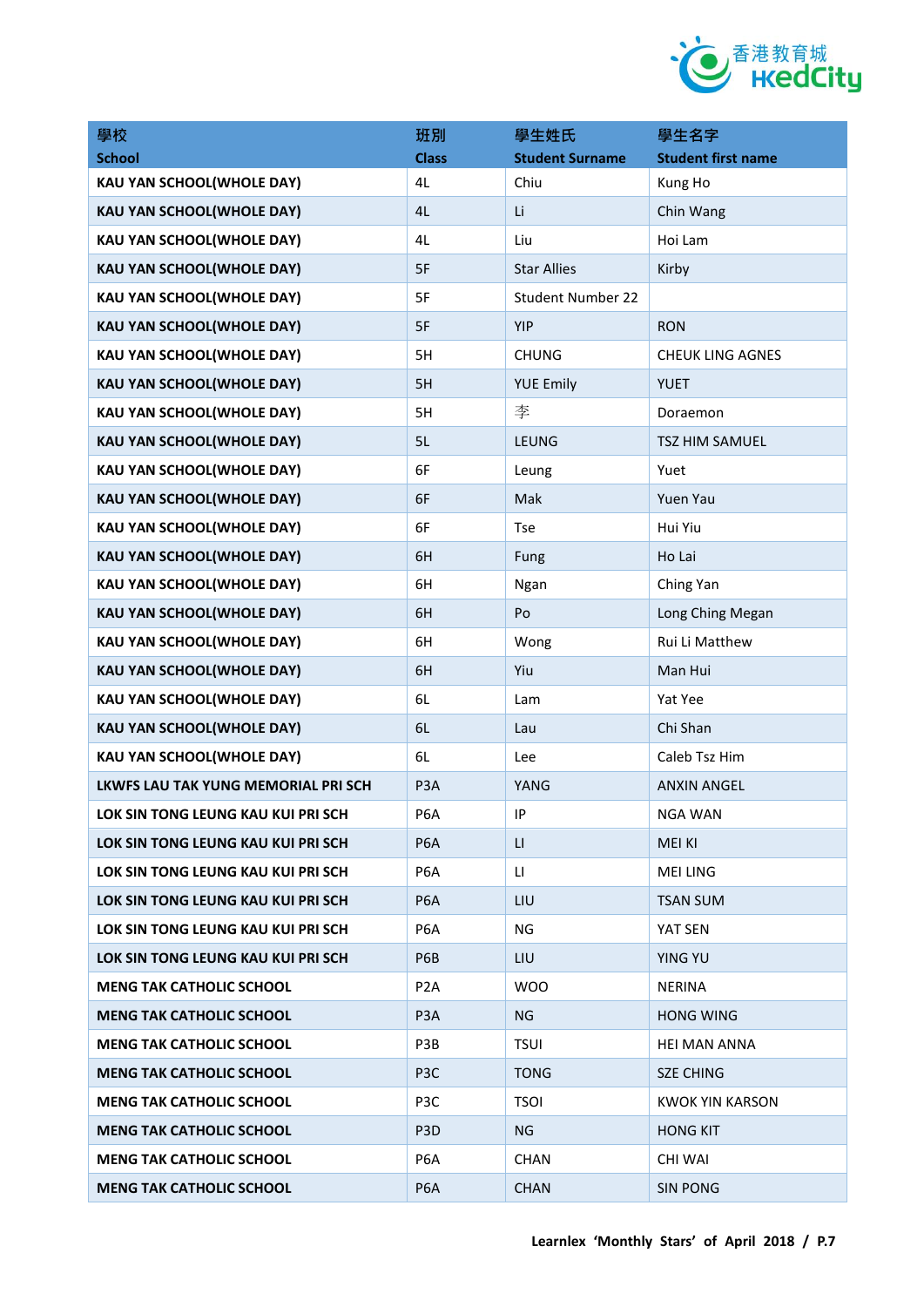

| 學校                                        | 班別               | 學生姓氏                   | 學生名字                      |
|-------------------------------------------|------------------|------------------------|---------------------------|
| <b>School</b>                             | <b>Class</b>     | <b>Student Surname</b> | <b>Student first name</b> |
| <b>MENG TAK CATHOLIC SCHOOL</b>           | P <sub>6</sub> C | ΝG                     | <b>SUM YU ANGEL</b>       |
| PLK TIN KA PING PRIMARY SCHOOL            | P <sub>3</sub> C | CAI                    | YUK WING                  |
| PLK TIN KA PING PRIMARY SCHOOL            | P6E              | TANG                   | <b>HANG KEI</b>           |
| SACRED HEART CANOSSIAN SCHOOL(WHOLE       | P <sub>3</sub> A | <b>CHOW</b>            | <b>TSZ WAI</b>            |
| DAY)                                      |                  |                        |                           |
| SACRED HEART CANOSSIAN SCHOOL(WHOLE       | P <sub>4</sub> C | <b>WONG</b>            | <b>KWOK TAO</b>           |
| DAY)                                      |                  |                        |                           |
| SACRED HEART CANOSSIAN SCHOOL(WHOLE       | P <sub>6</sub> B | <b>FOK</b>             | <b>SUM YING</b>           |
| DAY)                                      |                  |                        |                           |
| <b>SHA TAU KOK CENTRAL PRIMARY SCHOOL</b> | P4A              | LIU                    | Fu Pong                   |
| <b>SHA TAU KOK CENTRAL PRIMARY SCHOOL</b> | P <sub>4</sub> A | YIP                    | Ping                      |
| <b>SHA TAU KOK CENTRAL PRIMARY SCHOOL</b> | P <sub>4</sub> A | ZENG                   | Hongxing                  |
| SHA TAU KOK CENTRAL PRIMARY SCHOOL        | P <sub>4</sub> A | <b>ZHANG</b>           | Jia Qi                    |
| SHA TAU KOK CENTRAL PRIMARY SCHOOL        | P6A              | ZHANG                  | Yu Hin                    |
| SI YUAN SCHOOL OF THE PRECIOUS BLOOD      | P <sub>6</sub> D | <b>CHU</b>             | HO MING                   |
| SI YUAN SCHOOL OF THE PRECIOUS BLOOD      | P <sub>6</sub> D | LAU                    | <b>HOI KIU</b>            |
| SI YUAN SCHOOL OF THE PRECIOUS BLOOD      | P <sub>6</sub> D | <b>LEE</b>             | <b>CHEUK TUNG</b>         |
| SI YUAN SCHOOL OF THE PRECIOUS BLOOD      | P <sub>6</sub> D | <b>LEE</b>             | WANG HEI                  |
| SI YUAN SCHOOL OF THE PRECIOUS BLOOD      | P <sub>6</sub> D | LO                     | <b>KAYI</b>               |
| SI YUAN SCHOOL OF THE PRECIOUS BLOOD      | P6D              | <b>NGAI</b>            | TUN HO                    |
| SI YUAN SCHOOL OF THE PRECIOUS BLOOD      | P <sub>6</sub> D | <b>YAN</b>             | <b>MAN KWAN</b>           |
| SKH LI PING SECONDARY SCHOOL              | S <sub>1</sub> B | <b>CHEN</b>            | YOU XU                    |
| SKH WING CHUN PRIMARY SCHOOL              | P1A              | <b>DING</b>            | <b>MIA</b>                |
| SKH WING CHUN PRIMARY SCHOOL              | P <sub>2</sub> C | <b>CHEN</b>            | SAM YIN PANG              |
| <b>SKH WING CHUN PRIMARY SCHOOL</b>       | P4A              | <b>CHENG</b>           | <b>YING YING</b>          |
| SKH WING CHUN PRIMARY SCHOOL              | P4A              | <b>CHOW</b>            | <b>SZE MAN</b>            |
| SKH WING CHUN PRIMARY SCHOOL              | P4A              | <b>LAM</b>             | <b>CHUNG YAN</b>          |
| SKH WING CHUN PRIMARY SCHOOL              | P4A              | LIU                    | <b>SZE YU</b>             |
| SKH WING CHUN PRIMARY SCHOOL              | P4B              | WU                     | LEI                       |
| <b>SKH WING CHUN PRIMARY SCHOOL</b>       | P <sub>4</sub> D | LI.                    | <b>XUEQI</b>              |
| SKH WING CHUN PRIMARY SCHOOL              | P5A              | <b>LAW</b>             | <b>KA YEUNG</b>           |
| SKH WING CHUN PRIMARY SCHOOL              | P5C              | <b>CHUNG</b>           | MAN HO                    |
| SKH WING CHUN PRIMARY SCHOOL              | P <sub>6</sub> D | MA.                    | CHUN YIN                  |
| ST ANDREW'S CATHOLIC PRIMARY SCHOOL       | P3B              | YAU                    | <b>NGA YIN</b>            |
| ST ANDREW'S CATHOLIC PRIMARY SCHOOL       | P <sub>5</sub> B | <b>CHEUK</b>           | HIU LAM                   |
| ST ANDREW'S CATHOLIC PRIMARY SCHOOL       | P6C              | PANG                   | YUK HO                    |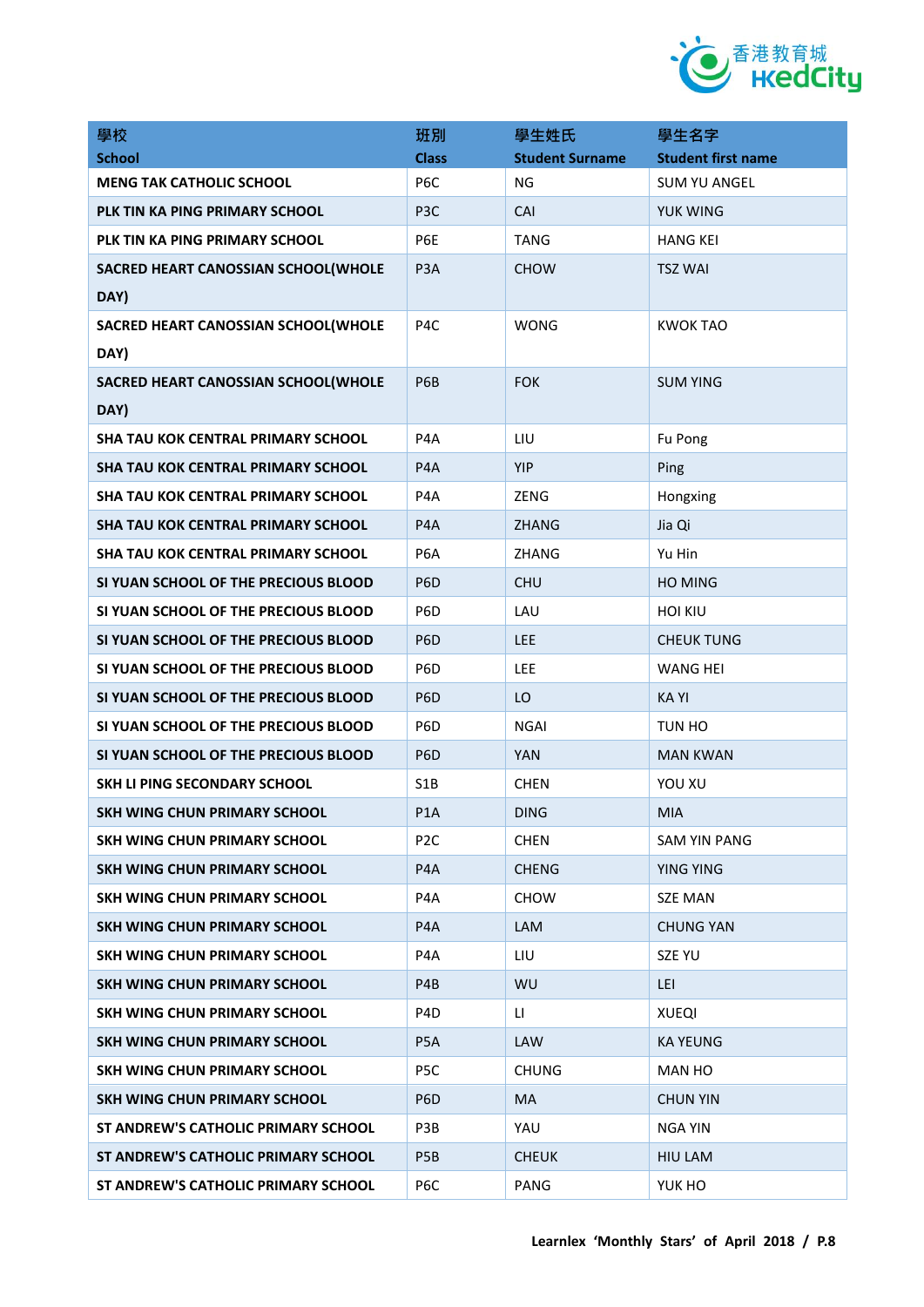

| 學校                                          | 班別               | 學生姓氏                   | 學生名字                      |
|---------------------------------------------|------------------|------------------------|---------------------------|
| <b>School</b>                               | <b>Class</b>     | <b>Student Surname</b> | <b>Student first name</b> |
| <b>ST PAUL'S CONVENT SCHOOL</b>             | 1A               | Gamboa                 | Diana Marie Nolasco       |
| <b>ST PAUL'S CONVENT SCHOOL</b>             | 1L               | Luk                    | Ching Yan Anne            |
| <b>ST PAUL'S CONVENT SCHOOL</b>             | 1L               | <b>Ng</b>              | Cheuk Nam Felicia         |
| <b>ST PAUL'S CONVENT SCHOOL</b>             | 1P               | Lam                    | Kelsey Kylie              |
| <b>ST PAUL'S CONVENT SCHOOL</b>             | 1P               | Yeung                  | Hiu Sum Annika            |
| <b>ST PAUL'S CONVENT SCHOOL</b>             | 1 <sub>S</sub>   | Wong                   | Sheraine                  |
| <b>ST PAUL'S CONVENT SCHOOL</b>             | 1 <sub>T</sub>   | Chung                  | Ching                     |
| <b>ST PAUL'S CONVENT SCHOOL</b>             | 1U               | Cheung                 | Yan Lam Natalie           |
| <b>ST PAUL'S CONVENT SCHOOL</b>             | 1 <sub>U</sub>   | Dai                    | Allison Tsz Kwan          |
| <b>ST PAUL'S CONVENT SCHOOL</b>             | 1 <sub>U</sub>   | Sin                    | Lok Ching Laurie          |
| TWGH SIN CHU WAN PRIMARY SCHOOL             | P <sub>4</sub> C | <b>CHAN</b>            | <b>SZE NGA</b>            |
| <b>TWGH SIN CHU WAN PRIMARY SCHOOL</b>      | P <sub>4</sub> C | <b>CHOI</b>            | HO YIN                    |
| <b>TWGH SIN CHU WAN PRIMARY SCHOOL</b>      | P <sub>5</sub> C | LAM                    | <b>SZE KEI</b>            |
| TWGH SIN CHU WAN PRIMARY SCHOOL             | P <sub>5</sub> C | <b>TSANG</b>           | KIN CHI                   |
| TWGH SIN CHU WAN PRIMARY SCHOOL             | P <sub>5C</sub>  | <b>TSOI</b>            | <b>HIU YING</b>           |
| TWGH SIN CHU WAN PRIMARY SCHOOL             | P <sub>6</sub> C | YU                     | <b>PAK PAN</b>            |
| WAI CHOW PUBLIC SCHOOL (SHEUNG SHUI)        | P <sub>3</sub> A | CAI                    | <b>PUI LAM</b>            |
| WAI CHOW PUBLIC SCHOOL (SHEUNG SHUI)        | P <sub>3</sub> A | <b>LEE</b>             | <b>LONG TING</b>          |
| WAI CHOW PUBLIC SCHOOL (SHEUNG SHUI)        | P <sub>3</sub> A | <b>TANG</b>            | YEE LAM                   |
| WAI CHOW PUBLIC SCHOOL (SHEUNG SHUI)        | P <sub>3</sub> A | XIAN                   | <b>KAYI</b>               |
| WAI CHOW PUBLIC SCHOOL (SHEUNG SHUI)        | P <sub>3</sub> C | YANG                   | <b>KEVIN</b>              |
| WAI CHOW PUBLIC SCHOOL (SHEUNG SHUI)        | P <sub>4</sub> A | YANG                   | <b>ZIMING</b>             |
| WAI CHOW PUBLIC SCHOOL (SHEUNG SHUI)        | P4B              | LAI                    | <b>CHEUK YIU</b>          |
| <b>WAI CHOW PUBLIC SCHOOL (SHEUNG SHUI)</b> | P5F              | <b>WONG</b>            | <b>YIN YU</b>             |
| WAI CHOW PUBLIC SCHOOL (SHEUNG SHUI)        | P <sub>6</sub> C | LIU                    | <b>TSZ HONG</b>           |
| XIANGGANG PTH YANXISHE PRI SCH OF SC & C    | P4C              | HO                     | Yi Wa                     |
| YAN OI TONG TIN KA PING SECONDARY           | S1A              | <b>CHAN</b>            | <b>CHEUK YIN</b>          |
| <b>SCHOOL</b>                               |                  |                        |                           |
| YAN OI TONG TIN KA PING SECONDARY           | S <sub>1</sub> A | <b>CHEUNG</b>          | <b>CHI MING</b>           |
| <b>SCHOOL</b>                               |                  |                        |                           |
| YAN OI TONG TIN KA PING SECONDARY           | S <sub>1</sub> A | <b>CHOW</b>            | <b>WAI KWAN</b>           |
| <b>SCHOOL</b>                               |                  |                        |                           |
| YAN OI TONG TIN KA PING SECONDARY           | S <sub>1</sub> A | <b>KAN</b>             | <b>TSZ KIU</b>            |
| <b>SCHOOL</b>                               |                  |                        |                           |
| YAN OI TONG TIN KA PING SECONDARY           | S <sub>1</sub> A | LO                     | <b>CHUN HEI</b>           |
| <b>SCHOOL</b>                               |                  |                        |                           |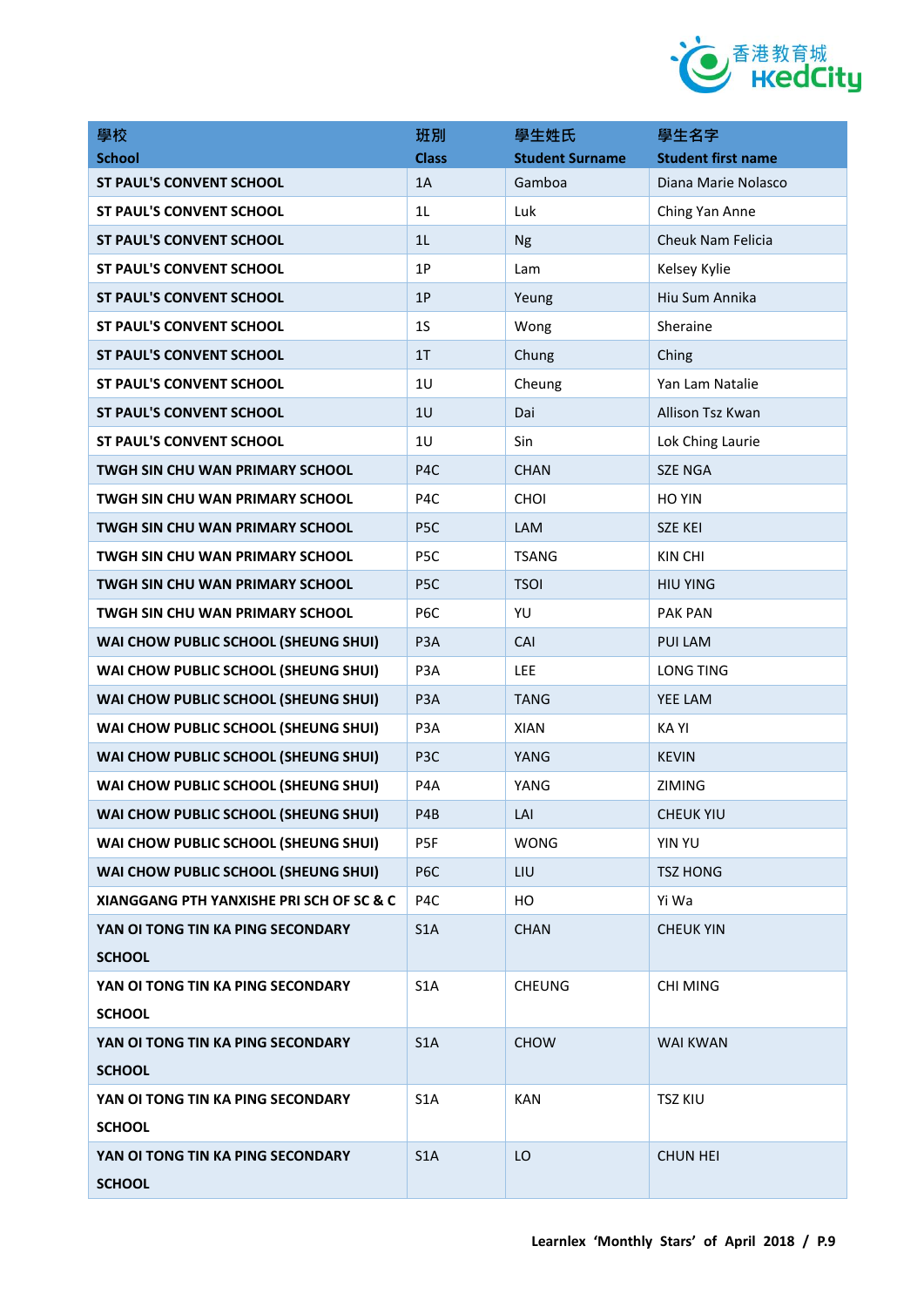

| 學校                                                 | 班別               | 學生姓氏                   | 學生名字                      |
|----------------------------------------------------|------------------|------------------------|---------------------------|
| <b>School</b>                                      | <b>Class</b>     | <b>Student Surname</b> | <b>Student first name</b> |
| YAN OI TONG TIN KA PING SECONDARY<br><b>SCHOOL</b> | S <sub>1</sub> A | MA                     | <b>ALVIN</b>              |
| YAN OI TONG TIN KA PING SECONDARY<br><b>SCHOOL</b> | S1A              | <b>NG</b>              | <b>CHING LAAM</b>         |
| YAN OI TONG TIN KA PING SECONDARY<br><b>SCHOOL</b> | S <sub>1</sub> A | <b>PENG</b>            | <b>WAI MAN</b>            |
| YAN OI TONG TIN KA PING SECONDARY<br><b>SCHOOL</b> | S <sub>1</sub> A | <b>TSANG</b>           | <b>HING HO</b>            |
| YAN OI TONG TIN KA PING SECONDARY<br><b>SCHOOL</b> | S <sub>1</sub> A | <b>WONG</b>            | HOI LAM                   |
| YAN OI TONG TIN KA PING SECONDARY<br><b>SCHOOL</b> | S1A              | <b>YUEN</b>            | <b>PUI YIN</b>            |
| YAN OI TONG TIN KA PING SECONDARY<br><b>SCHOOL</b> | S <sub>1</sub> B | <b>CHEUNG</b>          | <b>WAI YING</b>           |
| YAN OI TONG TIN KA PING SECONDARY<br><b>SCHOOL</b> | S1B              | <b>FUNG</b>            | <b>CHAK SAN</b>           |
| YAN OI TONG TIN KA PING SECONDARY<br><b>SCHOOL</b> | S <sub>1</sub> B | LEE                    | <b>CHIU WAI</b>           |
| YAN OI TONG TIN KA PING SECONDARY<br><b>SCHOOL</b> | S1B              | LEUNG                  | YUK WA                    |
| YAN OI TONG TIN KA PING SECONDARY<br><b>SCHOOL</b> | S <sub>1</sub> B | LUI                    | <b>SAI MAN</b>            |
| YAN OI TONG TIN KA PING SECONDARY<br><b>SCHOOL</b> | S1B              | <b>TAI</b>             | <b>SZE WAN</b>            |
| YAN OI TONG TIN KA PING SECONDARY<br><b>SCHOOL</b> | S1B              | <b>WONG</b>            | <b>TSZ LONG</b>           |
| YAN OI TONG TIN KA PING SECONDARY<br><b>SCHOOL</b> | S <sub>1</sub> C | <b>CHAN</b>            | <b>PUI HANG</b>           |
| YAN OI TONG TIN KA PING SECONDARY<br><b>SCHOOL</b> | S <sub>1</sub> C | <b>CHEUNG</b>          | YAN YIN                   |
| YAN OI TONG TIN KA PING SECONDARY<br><b>SCHOOL</b> | S <sub>1</sub> C | <b>WONG</b>            | <b>TSZ HIN</b>            |
| YAN OI TONG TIN KA PING SECONDARY<br><b>SCHOOL</b> | S <sub>1</sub> D | <b>HA</b>              | YAT                       |
| YAN OI TONG TIN KA PING SECONDARY<br><b>SCHOOL</b> | S <sub>1</sub> D | KO                     | KING HO                   |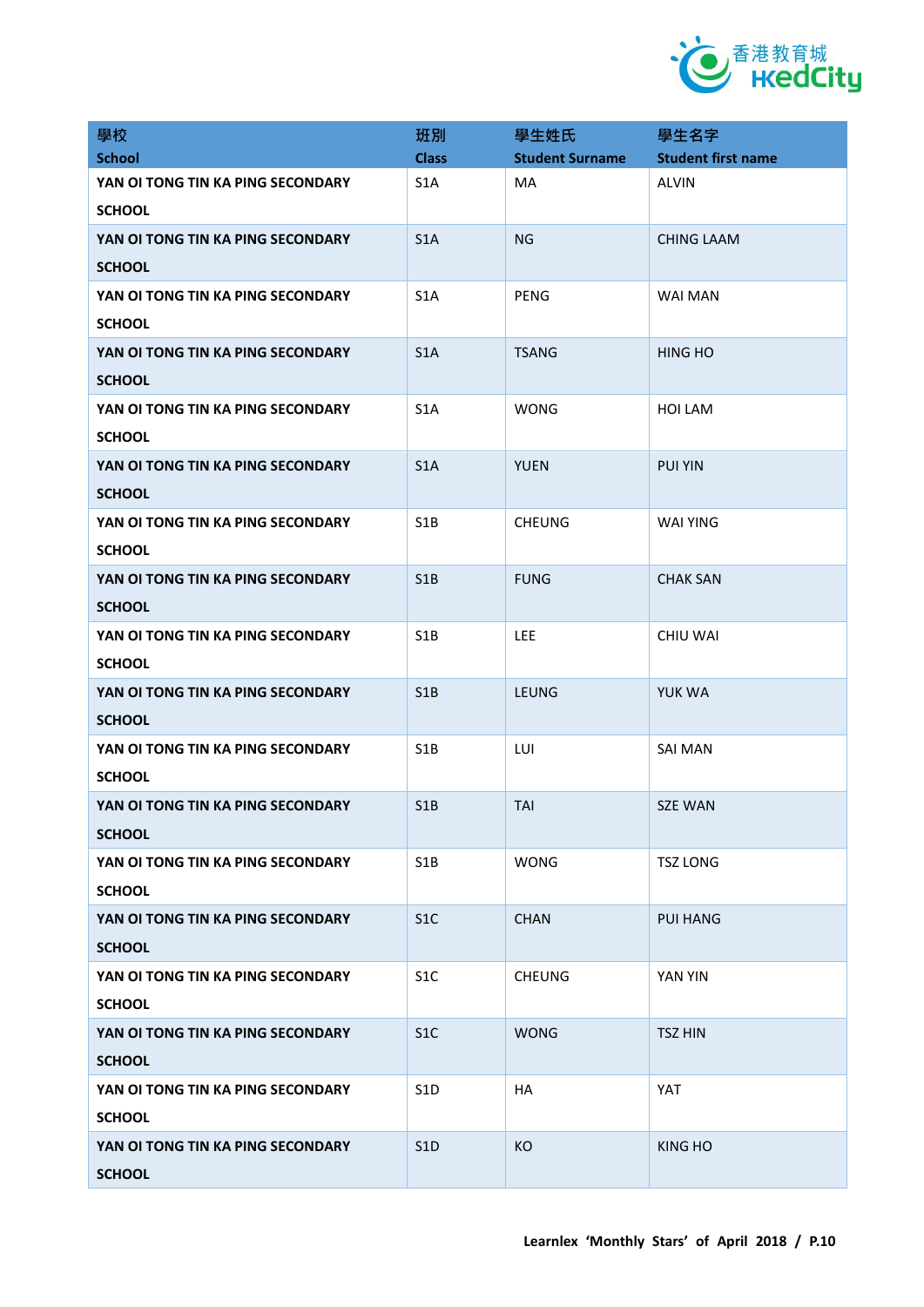

| 學校                                                 | 班別               | 學生姓氏                   | 學生名字                      |
|----------------------------------------------------|------------------|------------------------|---------------------------|
| <b>School</b>                                      | <b>Class</b>     | <b>Student Surname</b> | <b>Student first name</b> |
| YAN OI TONG TIN KA PING SECONDARY<br><b>SCHOOL</b> | S <sub>1</sub> D | LEUNG                  | <b>CHUI CHAK</b>          |
| YAN OI TONG TIN KA PING SECONDARY<br><b>SCHOOL</b> | S <sub>1</sub> D | SIU                    | <b>CHEUK YIN</b>          |
| YAN OI TONG TIN KA PING SECONDARY<br><b>SCHOOL</b> | S <sub>1</sub> D | <b>WONG</b>            | <b>HON SHUN</b>           |
| YAN OI TONG TIN KA PING SECONDARY<br><b>SCHOOL</b> | S <sub>1</sub> D | YU                     | <b>HEI YIN</b>            |
| YAN OI TONG TIN KA PING SECONDARY<br><b>SCHOOL</b> | S <sub>1</sub> D | ZHENG                  | <b>SHUK YI</b>            |
| YAN OI TONG TIN KA PING SECONDARY<br><b>SCHOOL</b> | S <sub>1</sub> D | <b>ZHONG</b>           | POK TO                    |
| YAN OI TONG TIN KA PING SECONDARY<br><b>SCHOOL</b> | S <sub>2</sub> A | <b>CHOW</b>            | <b>TSZ KIN</b>            |
| YAN OI TONG TIN KA PING SECONDARY<br><b>SCHOOL</b> | S <sub>2</sub> A | LAW                    | <b>CHIU YI</b>            |
| YAN OI TONG TIN KA PING SECONDARY<br><b>SCHOOL</b> | S <sub>2</sub> A | <b>TSO</b>             | <b>HIU MAN</b>            |
| YAN OI TONG TIN KA PING SECONDARY<br><b>SCHOOL</b> | S <sub>2</sub> A | <b>WONG</b>            | <b>KAI YEUNG</b>          |
| YAN OI TONG TIN KA PING SECONDARY<br><b>SCHOOL</b> | S <sub>2</sub> B | <b>CHAN</b>            | <b>KAM HO</b>             |
| YAN OI TONG TIN KA PING SECONDARY<br><b>SCHOOL</b> | S <sub>2</sub> C | <b>JIANG</b>           | <b>MING YUET</b>          |
| YAN OI TONG TIN KA PING SECONDARY<br><b>SCHOOL</b> | S <sub>2</sub> C | LU                     | <b>TSAM YI</b>            |
| YING WA PRIMARY SCHOOL                             | 4A               | LAI                    | <b>HO LAI</b>             |
| YING WA PRIMARY SCHOOL                             | 4A               | <b>WONG</b>            | <b>TIK LONG</b>           |
| YING WA PRIMARY SCHOOL                             | 4D               | <b>LAM</b>             | SING HIM                  |
| YING WA PRIMARY SCHOOL                             | 5A               | <b>TSANG</b>           | <b>LING KUEN</b>          |
| YING WA PRIMARY SCHOOL                             | 5D               | PANG                   | <b>SHUN YIN</b>           |
| YING WA PRIMARY SCHOOL                             | 5 <sub>D</sub>   | TANG                   | <b>HO WAN ORIN</b>        |
| YING WA PRIMARY SCHOOL                             | 6C               | <b>LAM</b>             | YAT CHAK AVIGNON          |
| YING WA PRIMARY SCHOOL                             | 6C               | LAU                    | <b>CHUN HIN</b>           |
| YING WA PRIMARY SCHOOL                             | 6C               | <b>MAK</b>             | <b>TSZ LONG GAVIN</b>     |
| YING WA PRIMARY SCHOOL                             | 6C               | SONG                   | <b>YIDING</b>             |